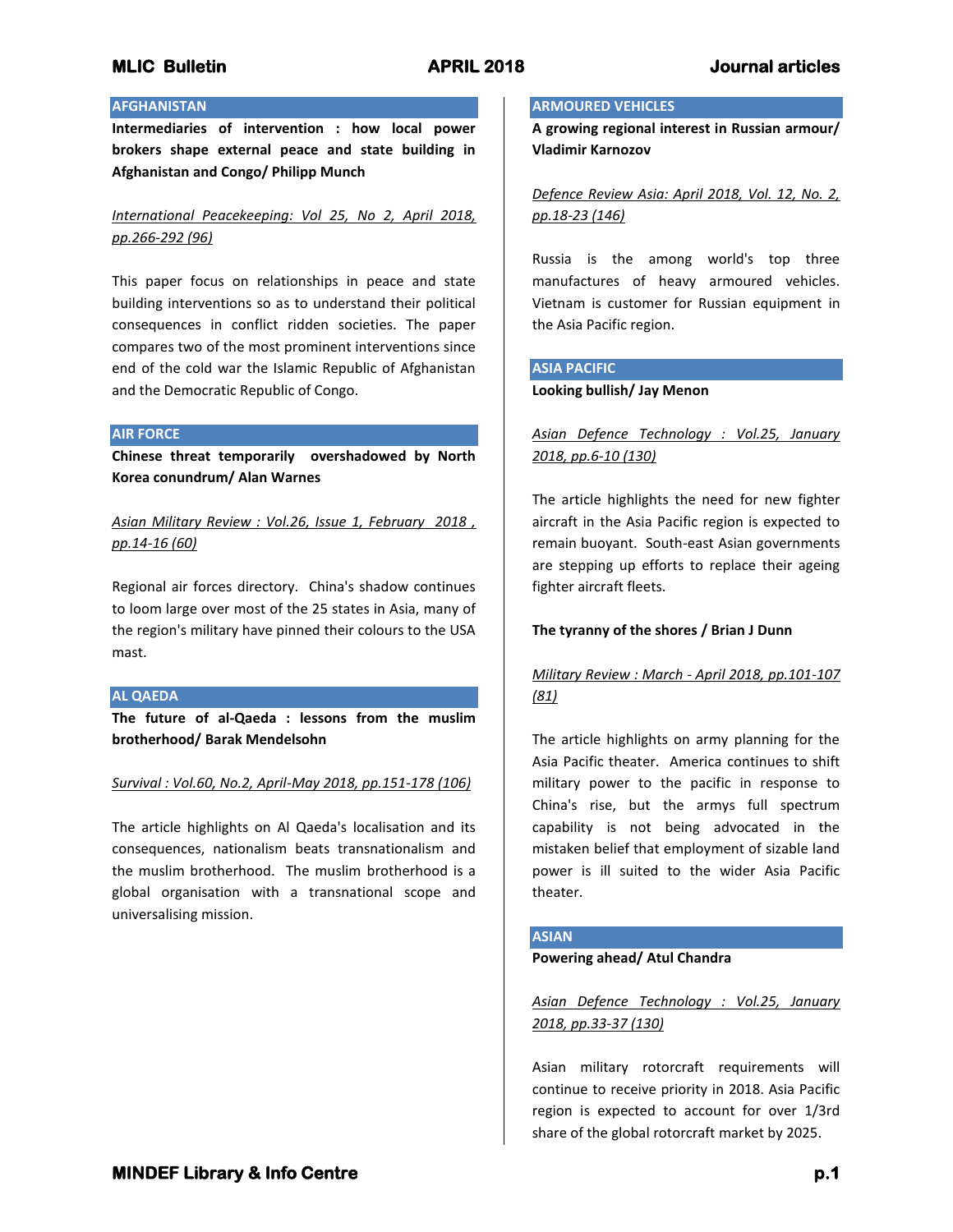## **BRUNEI AIR FORCE**

**Brunei air force pilots 'cool' with S-70i simulator training/ Andrew Drwiega**

*Asian Military Review : Vol.26, Issue 2, March 2018 , pp.12-13 (60)*

Asian Military Review was invited to examine the Royal Brunei Air Force's S-70i simulator.

### **CHINA**

**China steps closer to despotism as Xi becomes leader for life/ Charlie Camphell**

### *Time: Vol 191, No.10, 12 March 2018, pp.5-6 (135)*

The article highlights China now rule the world's most populous nation for as long as Xi Jinping desires missing fears that the Asian superpower is lurching back to dictatorship.

**The China reckoning : how Beijing defied American expectations/ Kurt M Campbell**

# *Foreign Affairs : Vol. 97, No. 2, March - April 2018, pp. 60-70 (76)*

The paper highlights on China's internal development and external behaviour has been a bedrock of US strategy. In US policy circles who were sceptical of China's intensions still shared the underlying belief the US power and hegemony could readily mould China to the United States liking.

**Life in China's Asia : what regional hegemony would look like/ Jennifer Lind**

# *Foreign Affairs : Vol. 97, No. 2, March - April 2018, pp. 71-82 (76)*

China is expanding its regional military reach since 1990s, Chinese military spending has soared and the CCP is modernizing weaponry and reforming its military organizations and doctrine.

### **CHINA**

**Soaring with dragons: China's home grown UAVS/ Guy Martin**

*Defence Review Asia: April 2018, Vol. 12, No. 2, pp.36-42 (146)*

Chinese defence industry has made enormous progress in the research and development of UAVs.

# **CYBER**

**Cybercrime is whose responsibility? a case study of an online behaviour system in crime/ Masarah Pacquet Clouston**

# *Global Crime: Vol.19, No.1, February 2018, pp.1- 21 (111)*

This study investigates social media fraud (SMF) by botnets to understand the onset and maturation of new online offending behaviour

# **DISASTER**

**Examining the impacts of disaster resettlement from a livelihood perspectives : a case study of Qinling mountains , China/ Xuesong Guo**

# *Disasters : Vol.42, No.2, April 2018, pp.251-274 (23)*

This study proposes a conceptual framework that adds the PSR to the SLA to facilitate empirical analyses of the impacts of postdisaster resettlement. The paper concludes with some practical and policy recommendations.

## **IS**

**The influence of leadership on the strategies and tactics of Islamic State and its predecessors/ Mehmet F Bastug**

*The Journal of Policing, Intelligence and Counter Terrorism: Vol 13, No.1, April 2018, pp.38-59*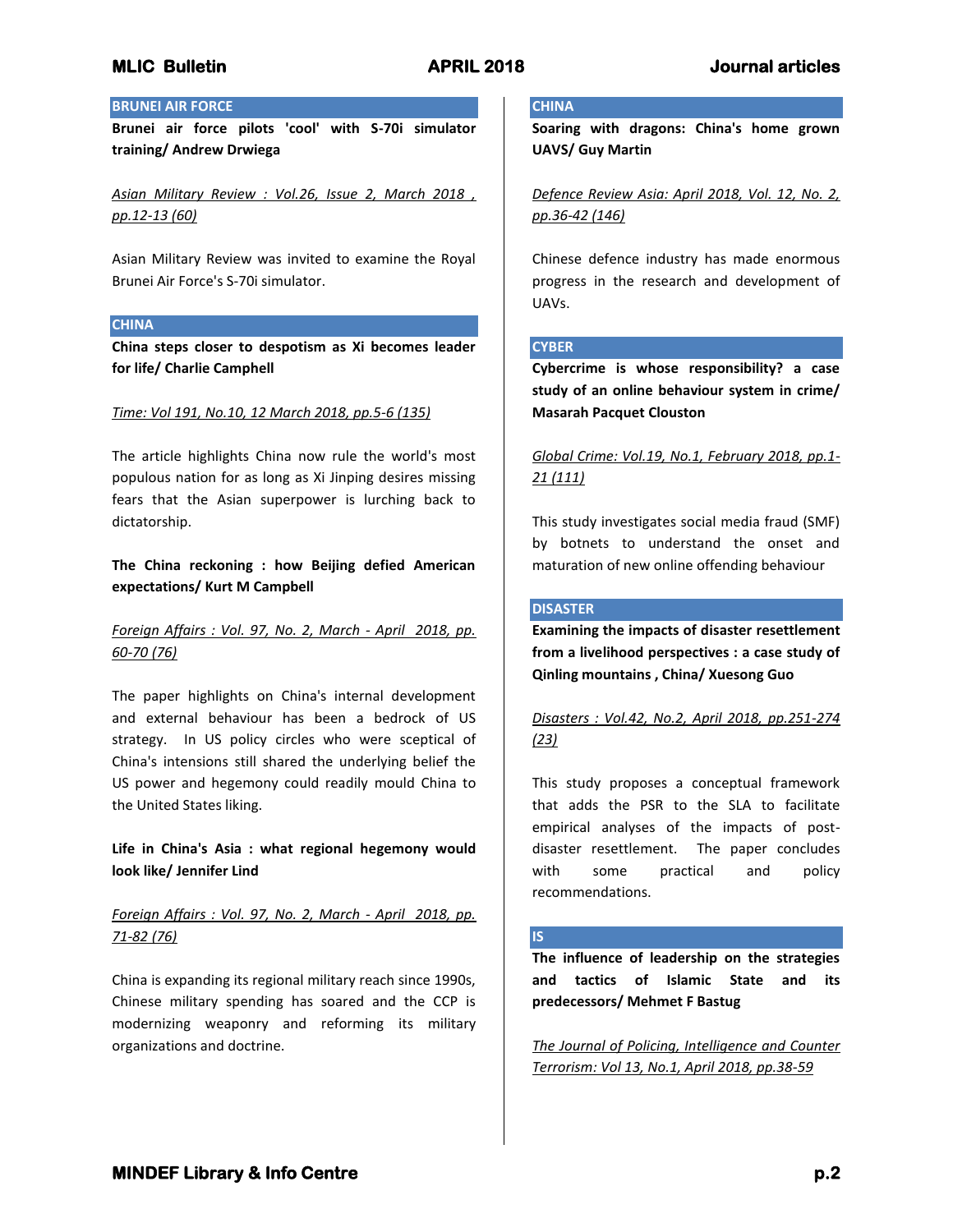## **ISIS**

**More than the medium : how the communication literature helps explain ISIS's success in recruiting Westerners/ Michael G Zekulin**

*The Journal of Policing, Intelligence and Counter Terrorism: Vol 13, No.1, April 2018, pp.17-37*

This paper engages the communication literature and identifies ISIS whether purposefully or by accident. This analysis provides additional lessons on how mitigate the success and identifies broader lessons concerning how those in terror organisations may attempt to recruit individuals.

### **LEADERSHIP**

**Leadership competencies for effective public administration : a study of Indian administrative service officers/ Vishal Gupta**

*Journal Of Asian Public Policy : March 2018, Vol 11 No 1, pp.98-120*

This study presents an attempt to identify important competencies needed for public administrations.

## **MALAYSIAN**

**Malaysian defence reorganisation underway and some procurements moving ahead/ Dzirhan Mahadir**

*Defence Review Asia: April 2018, Vol. 12, No. 2, pp.12-17 (146)*

Malaysia's plans to continue the modernisation of its armed forces along with the phasing out obsolete equipment side-tracked by both the overall economic situation and the need to maintain constant vigilance on the Eastern Borneo coastline.

### **MEDIA**

**Humanitarian interventions and the media : broadcasting against ethnic hate/ Kerstin Tomiak**

*Third World Quarterly : Vol.39, No.3, 2018, pp.454-470 (101)*

This paper argues that social structure and duty to leaders play a bigger role and that present media interventions are ill suited to the problem

## **MIDDLE EAST**

**The autocrat's ascent/ Karl Vick**

*Time: Vol 191, No.14, 16 April 2018, pp.24-29 (135)*

Saudi heir Mohammad bin Salman is pitching his plan to disrupt the Middle East.

## **NORTH KOREA**

**High stakes summits/ Charlie Campbell**

*Time: Vol 191, No.13, 16 April 2018, pp.32-37 (135)*

The article highlights on North Korea's and United States relationships. The U.S and its allies have various motivations for engaging with Kim but all would benefit from neutralizing a rogue nuclear state.

### **PEACEKEEPING**

**Power, politics and perception: the impact of foreign policy on civilian-peacekeeper relations/ Vanessa F Newby**

*Third World Quarterly : Vol.39, No.4, 2018, pp.661-676 (101)*

This article highlights the heterogeneity of both United Nations peacekeeping missions and local populations an issue that is insufficiently discussed in the literature on local engagement in peacebuilding/peacekeeping.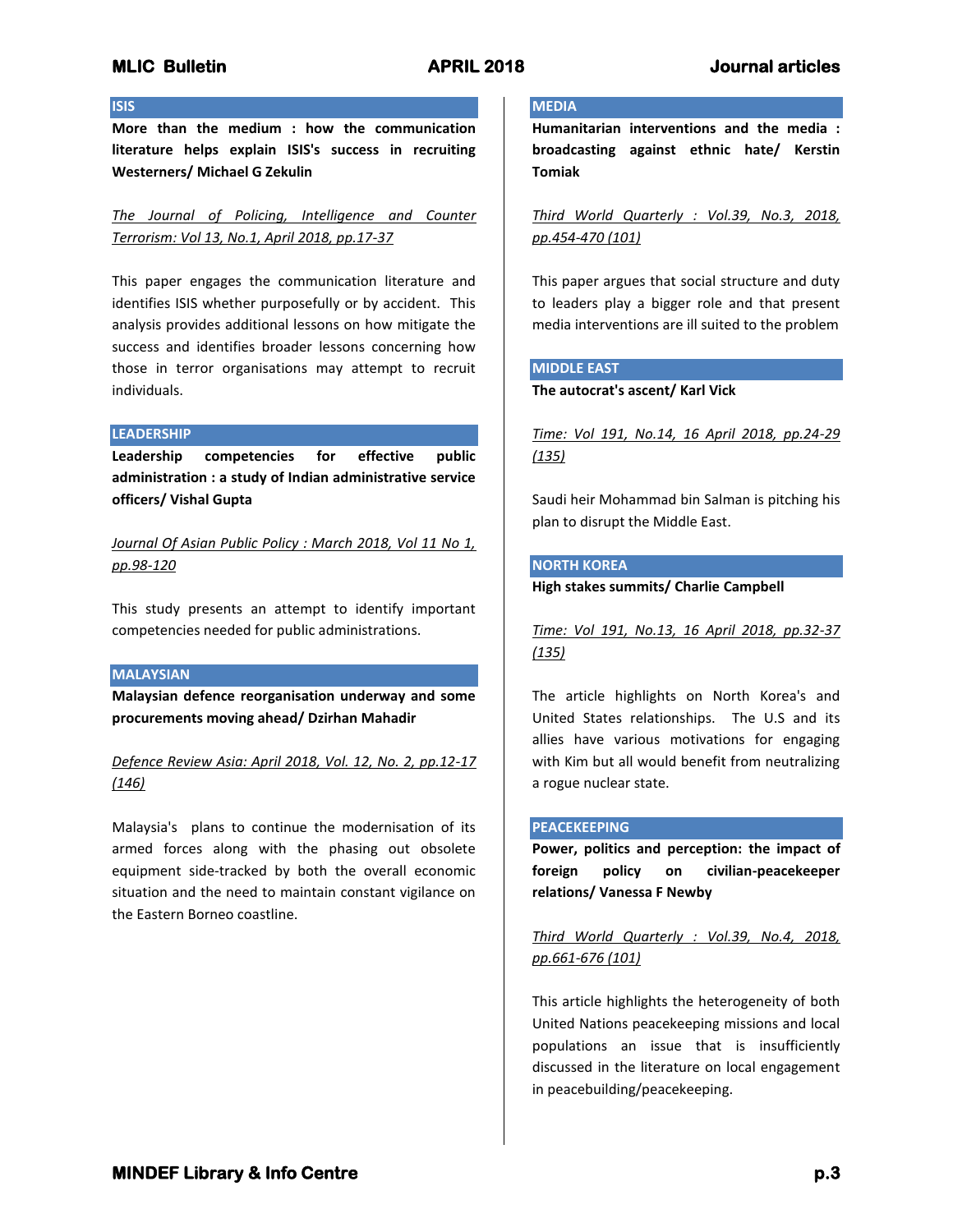## **REGIME SECURITY**

**Saddam versus the inspectors : the impact of regime security on the verification of Iraq's WMD disarmament/ Gregory D Koblentz**

*The Journal of Strategic Studies : Vol 41, No. 3, April 2018, pp. 372- 409 (98)*

The article argues that Iraq's obstruction of inspectors in the late 1990s was motivated by his desire to shield Iraq's regime security apparatus from UNSCOM's intrusive counter concealment inspections.

### **SAUDI AIR WAR**

**The Saudi air war in Yemen : a case for coercive success through battlefield denial/ Ralph Shield**

# *The Journal of Strategic Studies : Vol 41, No. 3, April 2018, pp. 461-489 (98)*

The article examines the Saudi led bombing campaign demonstrates the challenges inherent in applying a punishment based strategy in a civil war where coercive mechanisms operate differently than in interstate conflict.

**Iran and Saudi Arabia in the age of Trump/ Hassan Ahmadian**

*Survival : Vol.60, No.2, April-May 2018, pp.133-150 (106)*

The Trumph administration's bilateral and regional policies are heightening Iran-Saudi rifts.

### **SINGAPORE**

**Flying high/ Atul Chandra**

# *Asian Defence Technology : Vol.25, January 2018, pp.12- 15 (130)*

The republic of Singapore air force (RSAF) has transformed itself both in terms of capability and quality to grow into one of the finest air arms in the region. The RSAF now boasts of a formidable fleet of fighter aircraft, rotorcraft, transport and training aircraft and equipment sourced primarily from the USA, Europe and Israel.

### **SINGAPORE**

**Singapore forces next gen capabilities in Arizona/ JR Ng**

*Asian Military Review : Vol.26, Issue 1, February 2018 , pp.10-13 (60)*

Singaporean armed forces used enhanced C2 to further integrate fast jets attack helicopters and UAVs into precision and simultaneous delivery of kinetic munitions.

### **THAILAND**

### **The commanders respond**

*Proceedings US Naval Institute :March 2018, pp. 32-46 (86)*

Royal Thai navy faced with the tasks maintaining freedom of the sea and access to global maritime commons with confronting growing threats and unexpected incidents navies around the world to realize the importance of maritime cooperation and interoperability.

**When conquest would have paid : domestic mobilization and political constrains in the Thai - Cambodian border conflict 2008-2011/ Nicole Jenne**

*Global Change : Peace & Security : February 2018, Vol 30 No , pp.17-36*

This article disagrees by making a simple claim stats the lack the capacity to go to war compromise to avoid it.

### **UNITED STATES**

**The world after Trump : how the system can endure/ Jake Sullivan**

*Foreign Affairs : Vol. 97, No. 2, March - April 2018, pp. 10-19 (76)*